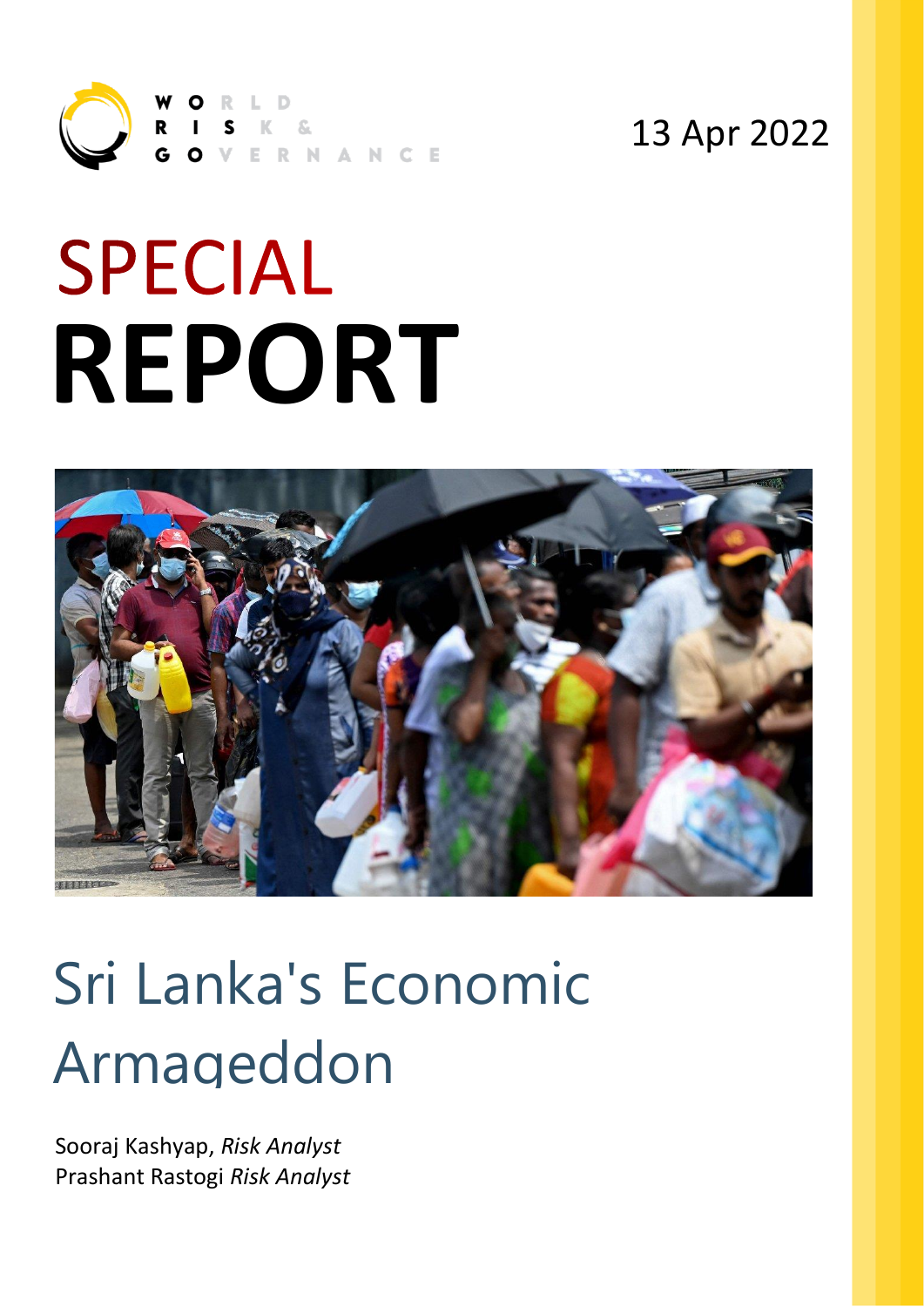## CONTENT

| Introduction                                                            |    |
|-------------------------------------------------------------------------|----|
| Unions & Organisations<br><b>Protesting The Govt</b><br><b>Measures</b> | 8  |
| Existing External Debt<br>Share Of Sri Lanka                            | 8  |
| <b>Government's Response</b><br>To The Crisis                           |    |
| <b>Assistance From</b><br>Countries & International<br>Organisations    |    |
| Assessment                                                              | 12 |
| Conclusion                                                              |    |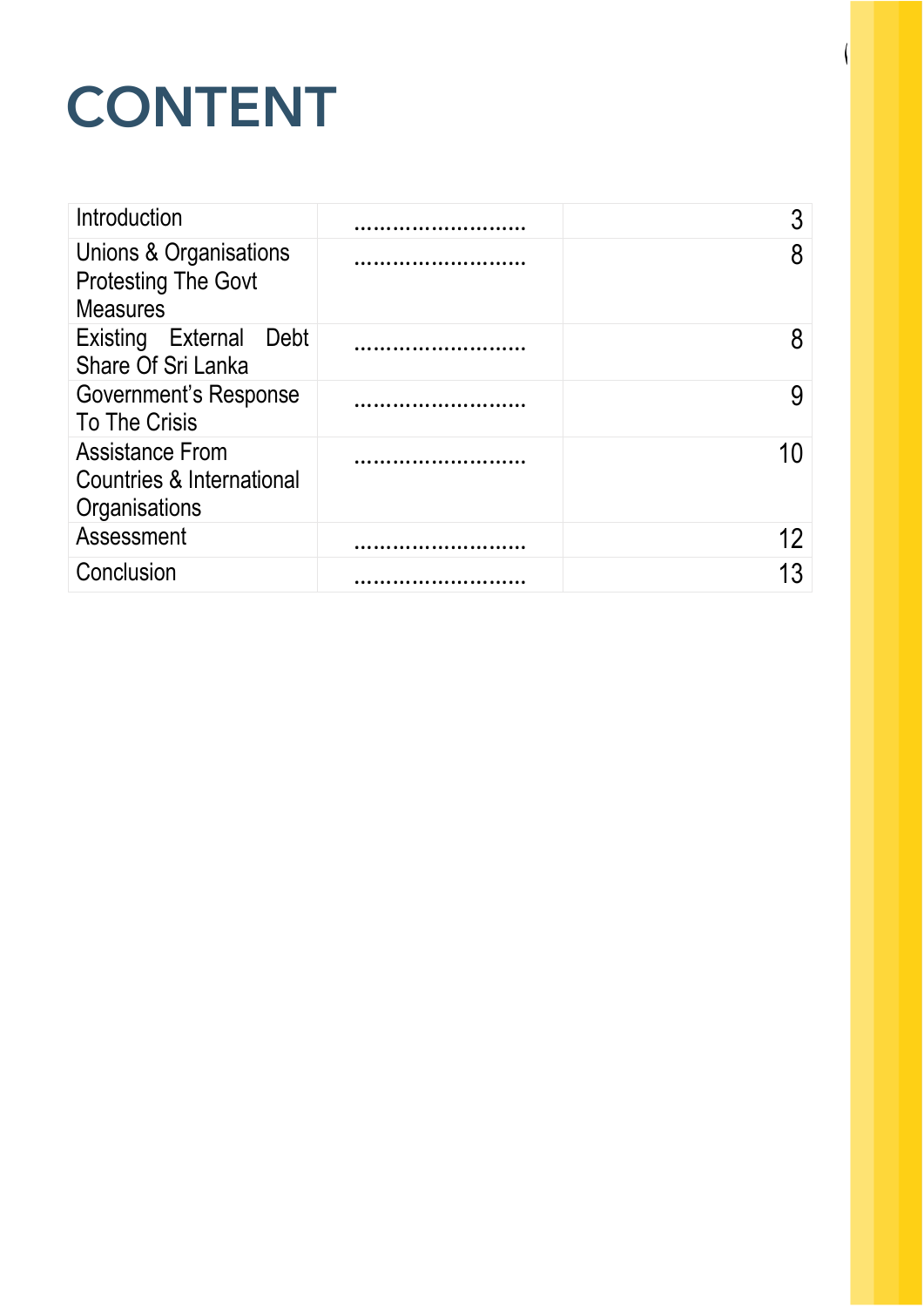

#### **1. INTRODUCTION**

Sri Lanka, an Island nation in South Asia, is undergoing an economic crisis since 2020. Since Mar 2022, multiple protests are being carried out in the country against the government's mismanagement of the economy. Responding to the violent protests carried out on 31 Mar residence of President Gotabaya Rajapaksa, Colombo, he declared a nationwide State of Emergency on 01 Apr to 06 Apr. measures like curfews and social media blackouts were also imposed until . the voices demanding the resignation of President Rajapaksa have grown in number.

#### **BACKGROUND**

In 2019, when President Rajapaksa came to power after succeeding Ranil Wickremesinghe who was in power from 2015. Throughout Wickremesinghe's tenure, the inflation rate remained between 2.5% and 3.8%, only peaking in 2017 at 6.5% and the debt to GDP ratio stood between 78% and 87%. Political infighting between Wickremesinghe and President Sirisena hindered the prospects of developing a coherent policy to confront the domestic economic crisis. Additionally, the Easter bombings in April 2019 in Colmbo reflected the inability of Wickremesinghe led government to keep the country secure from terror mishaps. Taking advantage of the impending grievances of the people against the then incumbent regime and formulating election rhetoric based on assurances of political, security and economic stability. President Rajapaksa of the Sri Lanka Podujana Peramuna (SLPP), in the Presidential elections in 2019, defeated his rival Sajith Premadasa of the United National Party (UNP).

In 2020, the GDP growth rate fell to -2.4% with the Government debt increasing to 101% and 119% in the following year. Based on the underlying economic situation of the country, in 2021, the declaration of the worst economic crisis in the last 73 years of Sri Lanka's existence was made by the finance minister. This led to record high inflation and unprecedented shortage of necessities infuriating the grievances of the people. As a result, mass protests by both the opposition political parties and the civil activists have been in force since Mar 2022 moving Sri Lanka from an economic to political crisis.

#### **DEFINING THE CRISIS- WHAT LED TO IT?**

|                           | After assuming power in 2019, President Gotabaya Rajapaksa subsequently               |  |
|---------------------------|---------------------------------------------------------------------------------------|--|
|                           | appointed his brothers, former President, Mahinda Rajapaksa as Prime Minister,        |  |
|                           | Basil Rajapaksa as Finance Minister, and Namal Rajapaksa as Sports Minister of        |  |
| <b>PERSONALIZATION OF</b> | Sri Lanka. In total, the Rajapaksa family held 9 ministerial positions which included |  |
| <b>POLITICS</b>           | 7 cabinet berths in the government. They tightened their grip on the Sri Lankan       |  |
|                           | political discourse and excluded dissenting voices to an extent wherein consensual    |  |
|                           | politics was superseded by power grab.                                                |  |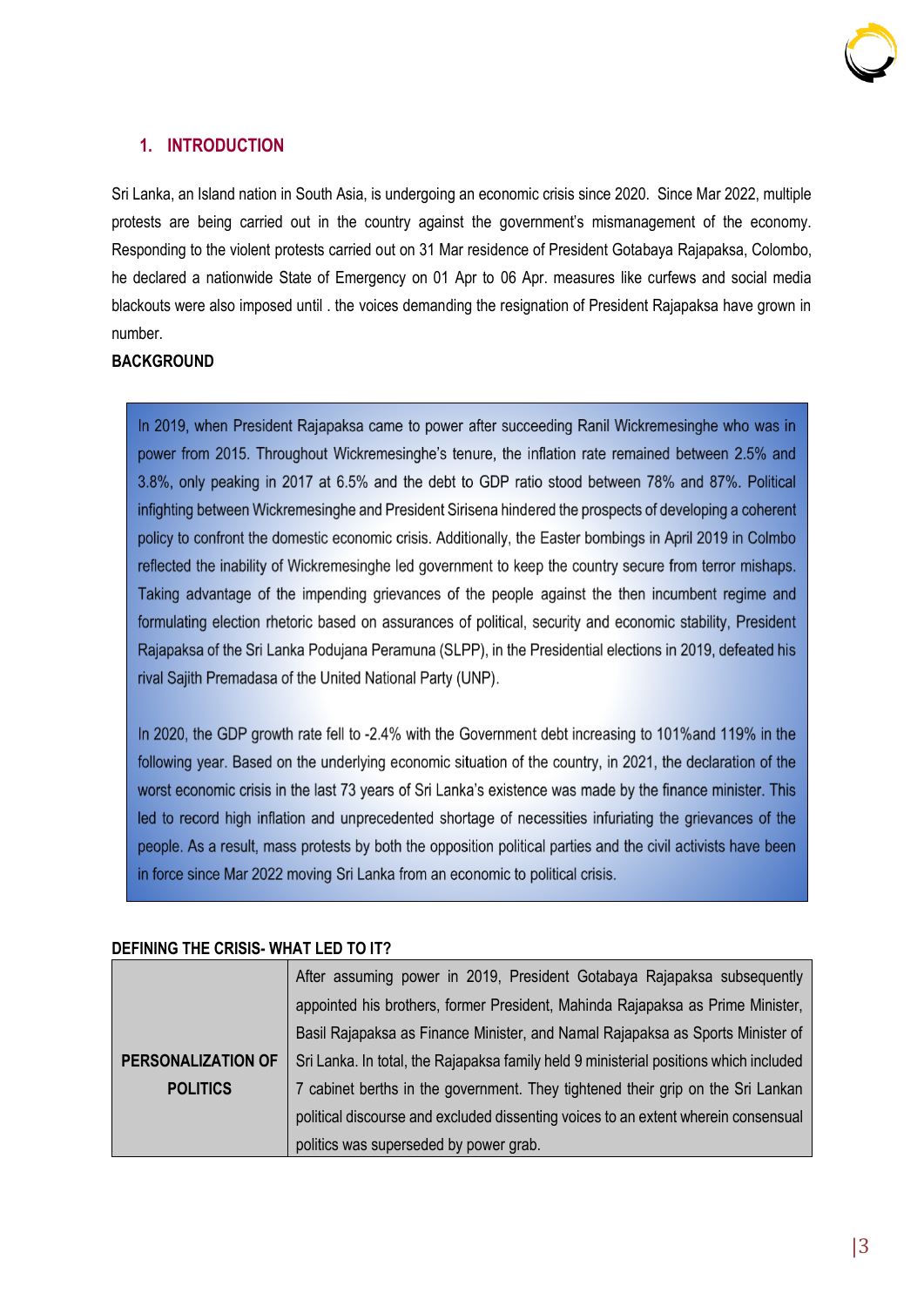

| <b>COVID 19 and Tourism</b><br><b>Industry</b> | The Coronavirus pandemic severely curtailed the prospects of booming the pre-<br>existing tourism industry of Sri Lanka. The tourism industry contributes 12% to the<br>GDP of Sri Lanka and is the $5th$ largest source of foreign revenue in the country.<br>Having been already affected by the terror attacks of 2019, the restrictions related<br>to lockdowns and shutting of borders plunged the tourism industry from 1.9 million<br>travellers in 2019 to 570,000 in 2020. Although in July 2021, Sri Lanka opened its<br>borders for the fully vaccinated travellers and the following month removed the<br>mandatory on-arrival PCR tests, it could not resurrect the tourism industry to the<br>previous levels. As recorded in December 2021, Colombo only received 194,495<br>tourists despite the Sri Lankan airlines offering schemes like 'Buy One, Get One                                                                                                                                                                                                                           |
|------------------------------------------------|--------------------------------------------------------------------------------------------------------------------------------------------------------------------------------------------------------------------------------------------------------------------------------------------------------------------------------------------------------------------------------------------------------------------------------------------------------------------------------------------------------------------------------------------------------------------------------------------------------------------------------------------------------------------------------------------------------------------------------------------------------------------------------------------------------------------------------------------------------------------------------------------------------------------------------------------------------------------------------------------------------------------------------------------------------------------------------------------------------|
|                                                | Ticket Free'. According to the World Bank estimate, Covid-19 has pushed                                                                                                                                                                                                                                                                                                                                                                                                                                                                                                                                                                                                                                                                                                                                                                                                                                                                                                                                                                                                                                |
| <b>TAX CUTS</b>                                | approximately 500,000 people into poverty and 11.7% likely increase than before.<br>COVID-19 already created financial hardships for the economy as along with the<br>tourism industry, the exports of rubber and tea declined due to low demand.<br>However, even before the pandemic occurred, the Rajapaksa government in Nov<br>2019 announced tax-cuts in keeping with the election pledges. According to<br>Bandula Gunawardena, a senior Minister, the Cabinet approved a tax cut in Value<br>Added Tax to 8% from 15%, removed withholding an interest, a debit tax and<br>halved income tax on construction companies. Furthermore 2% nation building tax<br>on domestic goods and services was also removed with telecommunication tax<br>reduced by 25%. Additionally, the government started to print more money and<br>ignored International Monetary Fund's advice to stop the printing in large amounts.<br>This channelized into a twin deficit dilemma with the country's expenditure<br>exceeding its national income with the production of tradable goods remaining<br>inadequate. |
| <b>WAYWARD POLICIES</b>                        | In Apr 2021, President Rajapaksa announced that the government will only allow<br>organic farming and completely banned inorganic and agro-chemical based<br>fertilizers. It was justified as a move to reduce pressure on forex reserves. Although<br>the plan was abandoned in Nov 2021. The loss to the economy in this period further<br>increased to USD 425 million. In terms of rice production, Sri Lanka witnessed a<br>significant 20% drop and was forced to import rice at a cost of USD 450 million.<br>Tea cultivation was also badly hit, and the output of pepper, vegetables and others<br>was reduced by 30%.                                                                                                                                                                                                                                                                                                                                                                                                                                                                        |
| <b>RUSSIA-UKRAINE WAR</b>                      | As both Russia and Ukraine are markets for Sri Lanka's for tea and tourism,                                                                                                                                                                                                                                                                                                                                                                                                                                                                                                                                                                                                                                                                                                                                                                                                                                                                                                                                                                                                                            |
|                                                | sanctions on Moscow and the disruption of supply chains created a hurdle for an<br>economy trying to resurrect. With the conflict prolonging, Colombo is also hit by                                                                                                                                                                                                                                                                                                                                                                                                                                                                                                                                                                                                                                                                                                                                                                                                                                                                                                                                   |
|                                                | soaring costs related to oil, cereals, and minerals import.                                                                                                                                                                                                                                                                                                                                                                                                                                                                                                                                                                                                                                                                                                                                                                                                                                                                                                                                                                                                                                            |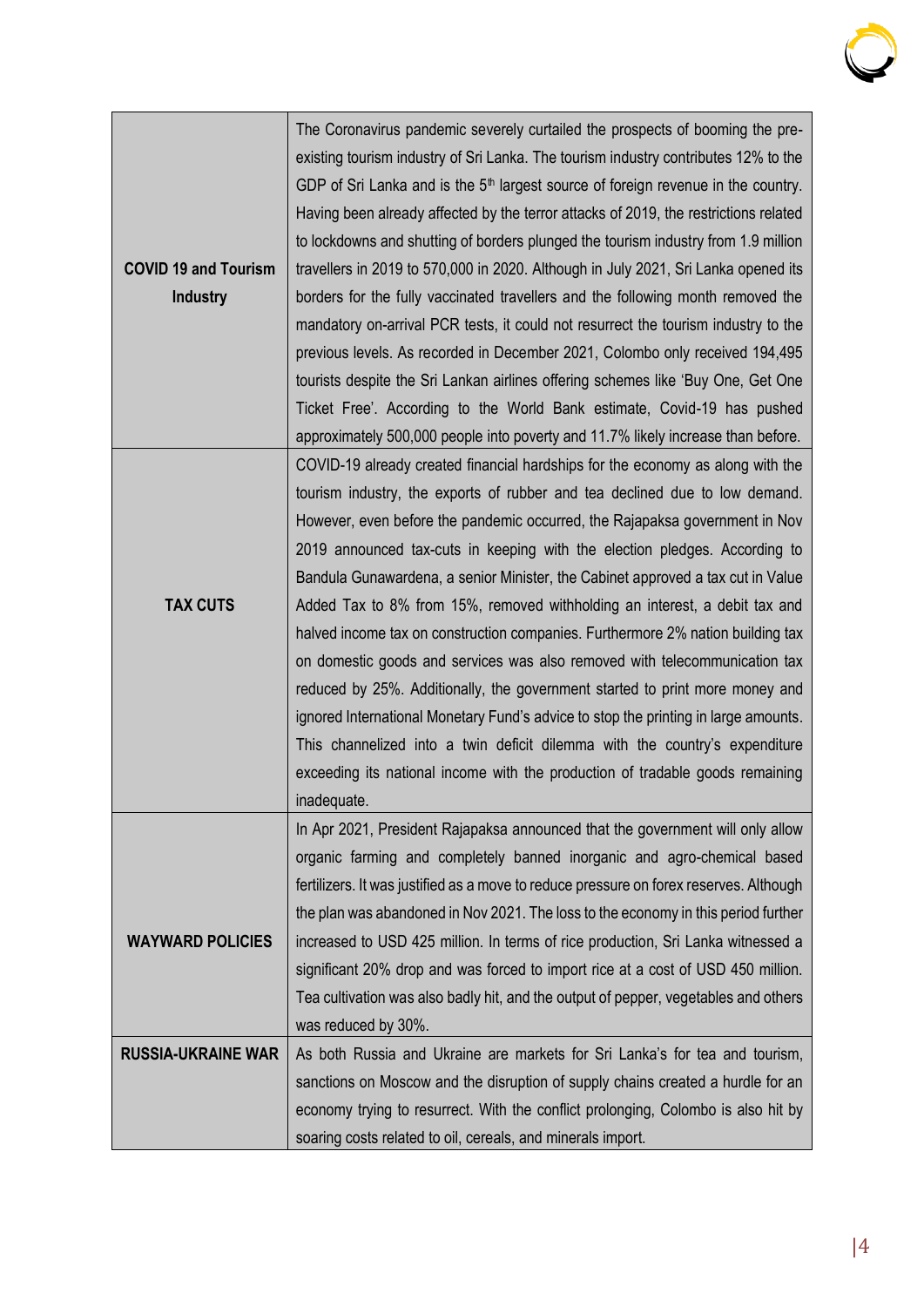

#### **TIMELINE OF PROTESTS:**

| 31 Mar | . More than 2000 people had assembled and protested outside the<br>residence of President Rajapaksa.<br>• The parlimentary police unit, a Special Task Force, the Armed Forces,<br>Air Force, and Navy personnel were deployed to quell the protests.<br>• The protestors torched buses, tyres, and broke glassess.<br>• A total of 31 people were injured and 45 people in the protest were<br>arrested by the Sri Lankan police. |
|--------|------------------------------------------------------------------------------------------------------------------------------------------------------------------------------------------------------------------------------------------------------------------------------------------------------------------------------------------------------------------------------------------------------------------------------------|
| 01 Apr | . The Colombo police had imposed a one-day curfew following the<br>protests.<br>• The regions in Colombo going under curfew were the Colombo Central<br>Division, Colombo South Division, Nugegoda Division, Mount Lavinia<br>Division, and Kelanya Division.                                                                                                                                                                      |
| 01 Apr | • President Rajapaksa had issued a Gazette Extraordinary declaring<br>Emergency regulation from 01 Apr.<br>. Under this proclamation the President could make executive orders<br>which would override any law, regulation, or provincial statute.<br>. The declaration would also allow the President to enforce curfews and<br>widen the scope of powers of the law enforcement authorities.                                     |
| 02 Apr | . The Sri Lankan government enforced a 36-hour nationwide curfew<br>from 02 Apr at 1800 hrs (Local time) till 04 Apr at 0600 hrs (Local<br>time).<br>. Armed security personnel at fuel stations and other establishments so<br>that protests or chaos may be addressed quickly.<br>. A social media blackout was imposed initially following the curfew but<br>it was lifted on 03 Apr.                                           |
| 03 Apr | . On 03 Apr, the Sri Lankan police arrested 664 protestors in the<br><b>Western Province of Sri Lanka</b><br>. This group of people were supporters of the opposition coalition and<br>anti-government protestors.                                                                                                                                                                                                                 |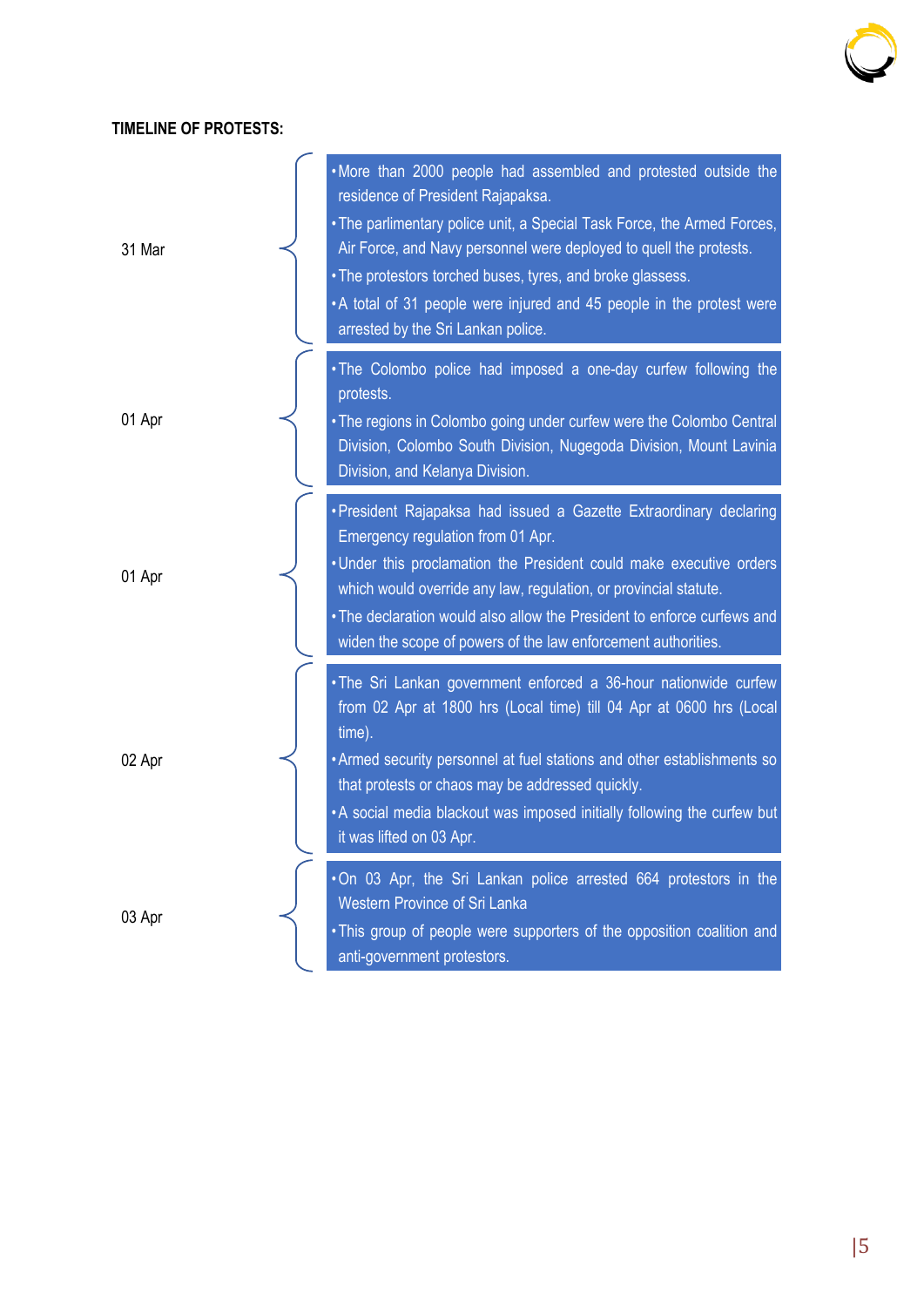

| 05 Apr            | . Several protestors against the government mobilised outside the<br>Presedential Secretariat and Tangalle 'Carlton' residence of PM<br>Rajapaksa.<br>. Protests were held outside several state ministers and former<br>ministers residences.<br>• Protestors had also converged near the Anuradhapura District of Sri<br>Lanka Podujana Peramuna, the Mattala Airport                       |
|-------------------|-----------------------------------------------------------------------------------------------------------------------------------------------------------------------------------------------------------------------------------------------------------------------------------------------------------------------------------------------------------------------------------------------|
| 06 Apr            | . The Sri Lankan President Rajapaksa decided to revoke the<br>proclamation of the Emergency Law.<br>. The decision was taken following the resignation of 42 Members of<br>Parliament who were part of the ruling Sri Lanka Podujana Peremuna-<br>led coalition.<br>. The Emergency Law would be at risk of not getting approved at the<br>Parliament, which would trigger a no-trust motion. |
| 06 Apr            | • The medical emergency due to the extreme shortage of medicines Sri<br>Lankan doctors staged a street demonstration outside the National<br>Hospital of Sri Lanka in Colombo.                                                                                                                                                                                                                |
| 06 Apr            | • Several demonstrations had taken place against the economic crisis in<br>the country on 06 Apr.<br>• Protests were held outside the US diplomatic mission in Colombo, the<br>Independence Square, the Liberty Plaza, Temple Trees, and the<br>Moratuwa University in Colombo.                                                                                                               |
| 08 Apr            | . The health workers from the public, private, and semi-private sector<br>held a nationwide strike.<br>. Only emergency hospital services were operational                                                                                                                                                                                                                                    |
| 08 Apr            | . Anti-govenrment protests took place well into the night as students.<br>profressionals, and senior citizens gathered across Colombo and<br>suburban Colombo to protest against the government.<br>• Protests were held outside the Faculty of Medicine, at the University of<br>Colombo, Lipton Circus, the Independence Square, Kollupitiya's<br>Liberty Junction.                         |
| 08 Apr to present | . A twoday demonstration had been planned at Galle Face Green in<br>Colombo from 09 Apr to 10 Apr.<br>. The mobilisation of several thousand people started from 0900 hrs<br>SLST on 09 Apr.<br>. The Galle Face Green has been closed citing the reason as<br>development purposes.                                                                                                          |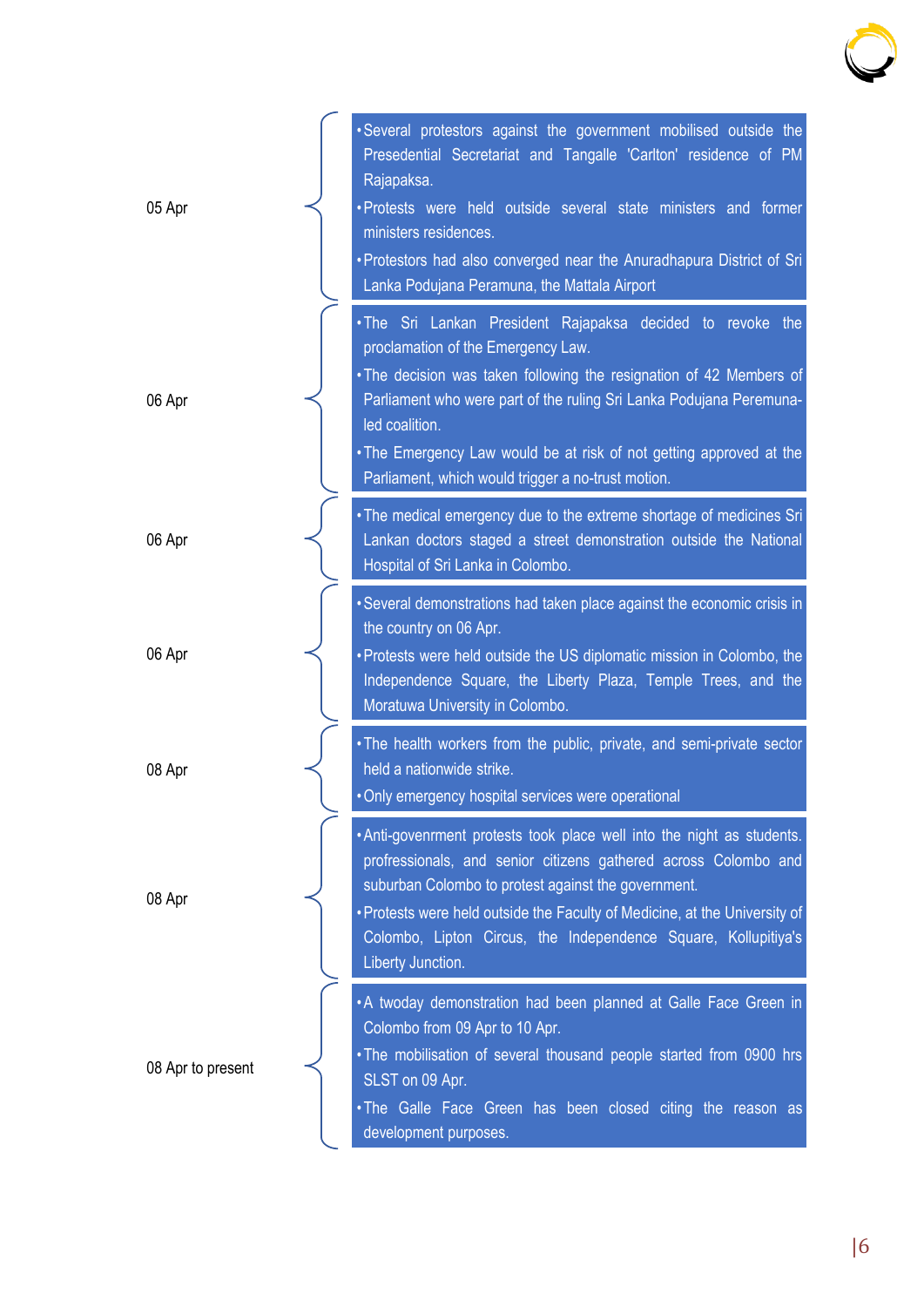

#### **GALLE FACE FRONT PROTEST**

On 09 Apr, at 0900 hrs SLST, several hundred protestors started mobilising towards Galle Face Green Front, the region where all government offices are situated. The protestors comprising of IT professionals, young uneployed people, and small business owners.

Later on at between 1100 hrs and 1200 hrs SLST, the protestors started moving towards the Presidential Secretariat, to demonstrate against the Rajapaksa government. The number of people mobilising grew as the day proceeded.

Several thousand people gathered outside the Presidential Secretariat and blocked the Galle road. The protestors were staging a peaceful protest with flags and banners calling out the government's poor management.

The protest quickly turned into a sit-in as the heavy rainfall in Colombo from 09 Apr to 10 Apr did not deter the protestors. Massive traffic congestion was reported around the Galle Face Front.

On 11 Apr, protestors had begun to set up camps outside the Presidential Secretariat in Galle Face. The social media mobilised several thousand people as "Gota-Go-Gama" started trending. The camp has also been named the same.

On 13 Apr, the protest has turned into "Occupy Galle Face". The volunteers have arranged for food, medicine, and sanitation facilities.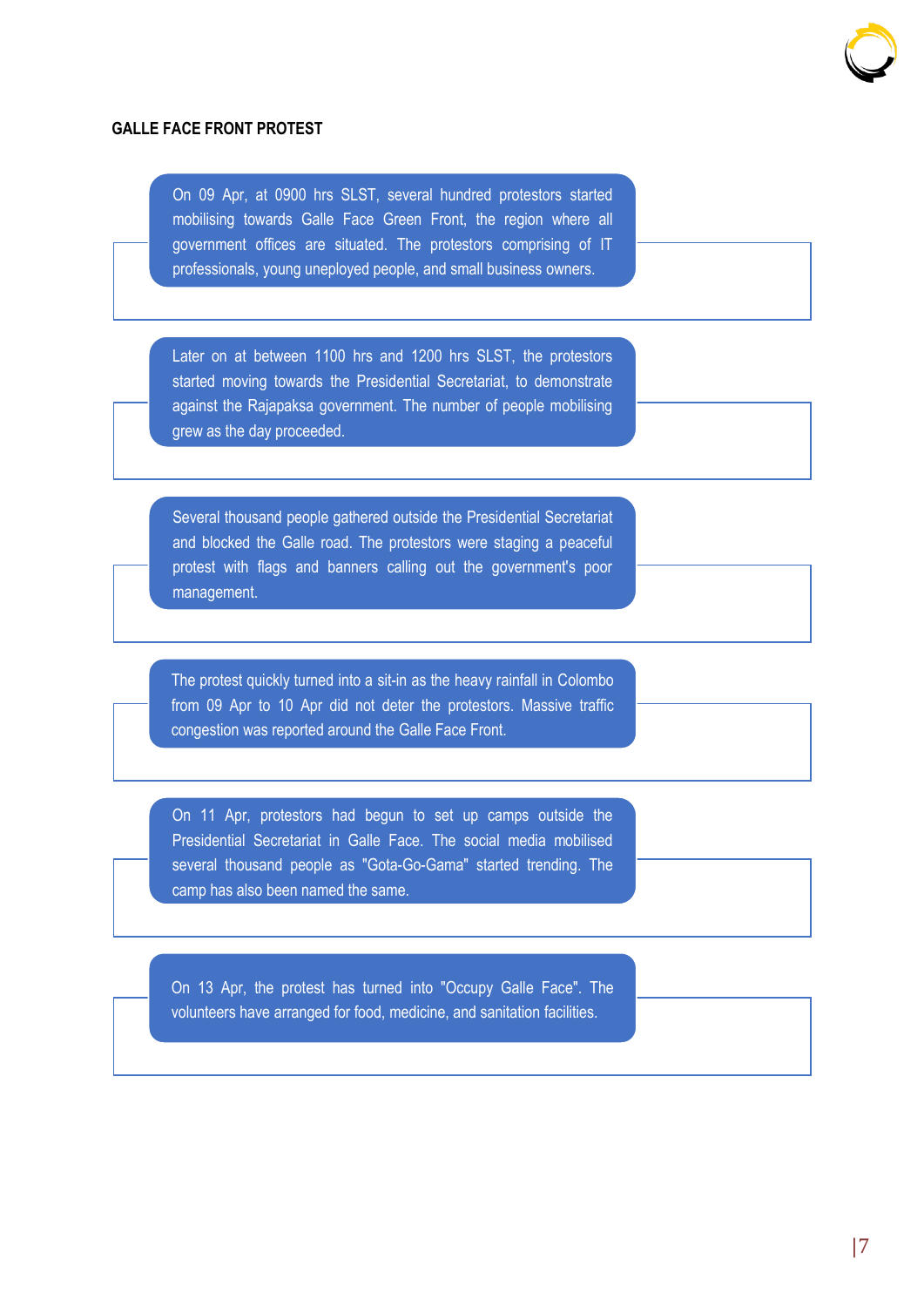

#### **2. UNIONS & ORGANISATIONS PROTESTING THE GOVT MEASURES**

#### • **Health sector:**

- ➢ Allied Health Sciences Students Union
- ➢ Health workers of Colombo National Hospital
- ➢ Family Health Services Officers
- ➢ Government Family Health Services Officers' Association

#### • **Political parties & organisations:**

- ➢ Tamil Progressive Alliance
- ➢ Samagi Jana Balawegeya
- ➢ Janatha Vimukhti Peramuna
- **Tourism**
	- ➢ Chefs' Guild Of Sri Lanka

#### **3. EXISTING EXTERNAL DEBT SHARE OF SRI LANKA**



#### **Ongoing Situation**

In Feb 2022, IMF had announced that Sri Lanka's current economic debt was unsustainable. Inflation was recorded at 17.5% by the finance minister and by 07 Mar. As the stocks fell to a 4-month low and share price index lost by 4%, the government revealed the inflation rate as 17.5%. By 07 Mar, the devaluation of currency was also announced. Due to the lack of foreign reserves, the government was unable to pay for vital imports which led to dire shortages of daily life essentials like medicines and food. Power cuts lasting for longer than 13 hours were declared because there was no oil to power thermal generators. Against the soaring prices and economic hardship being faced by the people, multiple protests have occurred across the country demanding President Rajapaksa's resignation. The government had to order army to secure fuel stations and has declared a health emergency.

As the demonstrations against the government turned violent on 31 Mar, President Rajapaksa announced a State of Emergency on 01 Apr which lasted till 06 Apr 2022. Additional measures like social media blackouts and curfew were also implemented but for a short duration of time. However, the crisis has deepened since the cabinet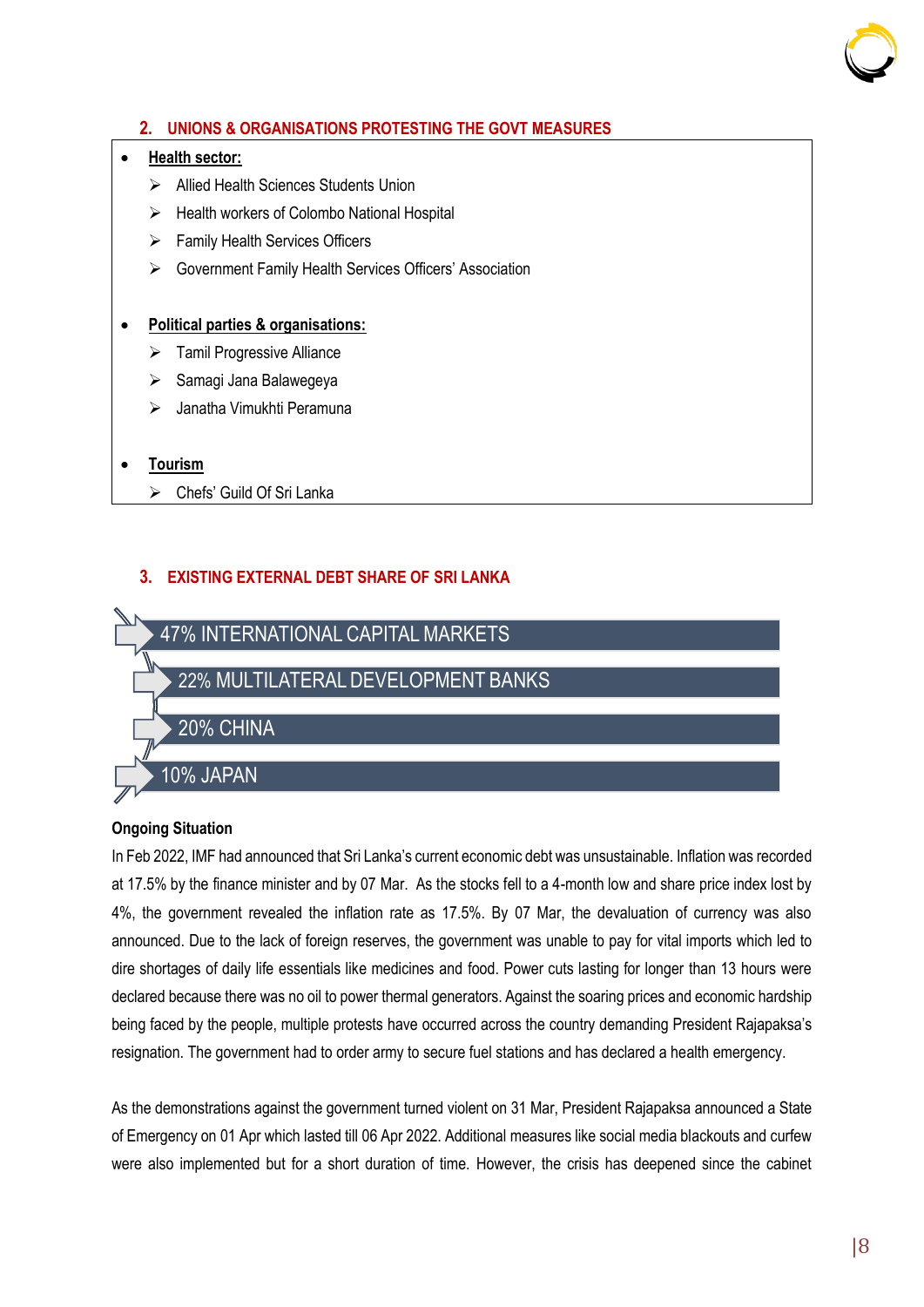

resigned en masse from their positions with Prime Minister Mahinda Rajapaksa also stepping down. Responding to the crisis, President Rajapaksa has requested to create an all-party coalition to confront to crisis, but the opposition political parties have not paid heed to his proposal. In return, they are adamant on asking for his resignation, but President Rajapaksa remains unwilling to resign despite losing the majority in the 225-member parliament to govern. This has turned the economic crisis into a political one as well with protestors storming many of the institutions as the recent incident at the Health Ministry suggests.

#### **4. GOVERNMENT'S RESPONSE TO THE CRISIS**

The Government has taken various measures to mitigate the economic turmoil increased interest rates, devalued the local currency, and placed curbs on non-essential imports. But as the forex reserves remain meagre at USD 1.9 billion and USD 7 billion in debt payments due in 2022, these measures could fall short of resurrecting the economy. Abandoning its reluctance, President Rajapaksa has finally sought help from IMF and has pledged to fulfil Colombo's obligations. In short of having a finance minister after the recently appointed FM Ali Sabry resigned, the government has now appointed an advisory panel to help resolve the growing debt crisis. On the other hand, the Sri Lankan government has also asked for economic and aid assistance from countries like China, India, and others.

#### **Fuel:**

- On 08 Apr, the Ceylon Petroleum Corporation (CPC) has announced that it has taken steps to import 265,000 metric tonnes of fuel for the month of Apr.
- The CPC has announced that a special programme has been launched to supply fuel to factories and industries. Factory owners and industrialists must register with the CPC to avail fuel.



#### **Food:**

- On 09 Apr, Sri Lanka confirmed that it has made arrangements to import 300,000 metric tonnes of rice. The rice will be sold through Sathosa outlets (government-subsidised shops)
- On 09 Apr, Sri Lankan government had announced that a bag of food essentials will be sold at Rs. 1,550 instead of Rs. 3,085. The bag of food essentials contains 5 kg of Samba rice, 5 kg of Nadu rice, 1 kg of Brown sugar, 100g of tea leaves, and 400g of milk powder.

#### **Medicines:**

• On 05 Apr, Sri Lanka's Government Medical Officer's Association (GMOA)had announced a health emergency over the shortage of essential medicines, the Ministry of Health has announced that through Indian Credit Line essential medicines will be imported.

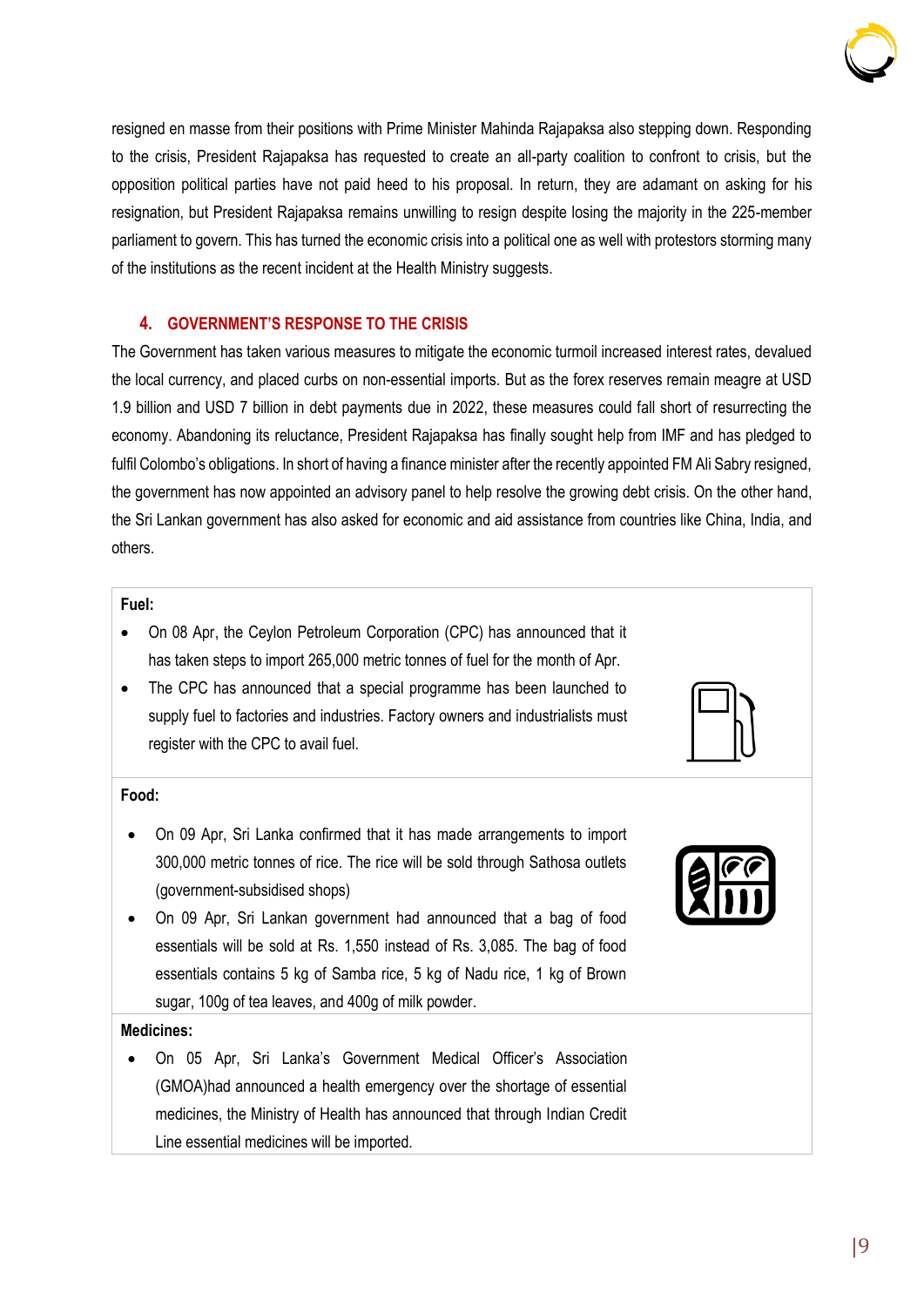• On 06 Apr, the Bank of Ceylon and People's Bank decided to open Letters of Credit with the Ministry of Health at USD 7 million each.

#### **Debt Restructuring:**

- On 12 Apr, the Secretary of the Ministry of Finance had announced that Sri Lanka will suspend normal debt servicing of all affecting debts, which amounts to USD 51 billion.
- The Ministry will undergo orderly and consensual restructuring of those obligations consistent with the economic adjustment programme supported by the International Monetary Fund (IMF)
- The foreign reserves of USD 1.9 billion will be used to finance essential items such as medicines, food, fuel, and textiles. The ministry has given the option of repaying the debts in Sri Lankan rupees or asked the countries owning Sri Lankan debt to liquidate Sri Lankan holdings in those countries.

#### **5. ASSISTANCE FROM COUNTRIES & INTERNATIONAL ORGANISATIONS**

New Delhi has been supplying Colombo with much required assistance in the form of credit as well as monetary and non-monetary aid. Sri Lanka has not received any relief as the latest official record released in March highlights that inflation has elevated to 18.7% with food prices soaring a record high of 30.1%.

#### **INDIA:**

#### **Fuel:**

- As of 05 Apr, India has approved to send 240,000 metric tonnes of diesel and petrol to Sri Lanka through the line of credit extended by the External Affairs Ministry and approved by the State Bank of India.
- On 06 Apr, India sent one consignment each of 36,000 metric tonnes petrol and 40,000 metric tonnes of diesel.
- On 01 Apr, Sri Lankan subisidiary of Indian Oil Corporation known as LIOC supplied 6,000 metric tonnes of fuel to the Ceylon Electricity Board.

#### **Food:**

On 01 Apr, India sent the first consignment of food to Sri Lanka in the form of 40,000 tonnes of rice through the secure credit line from New Delhi.









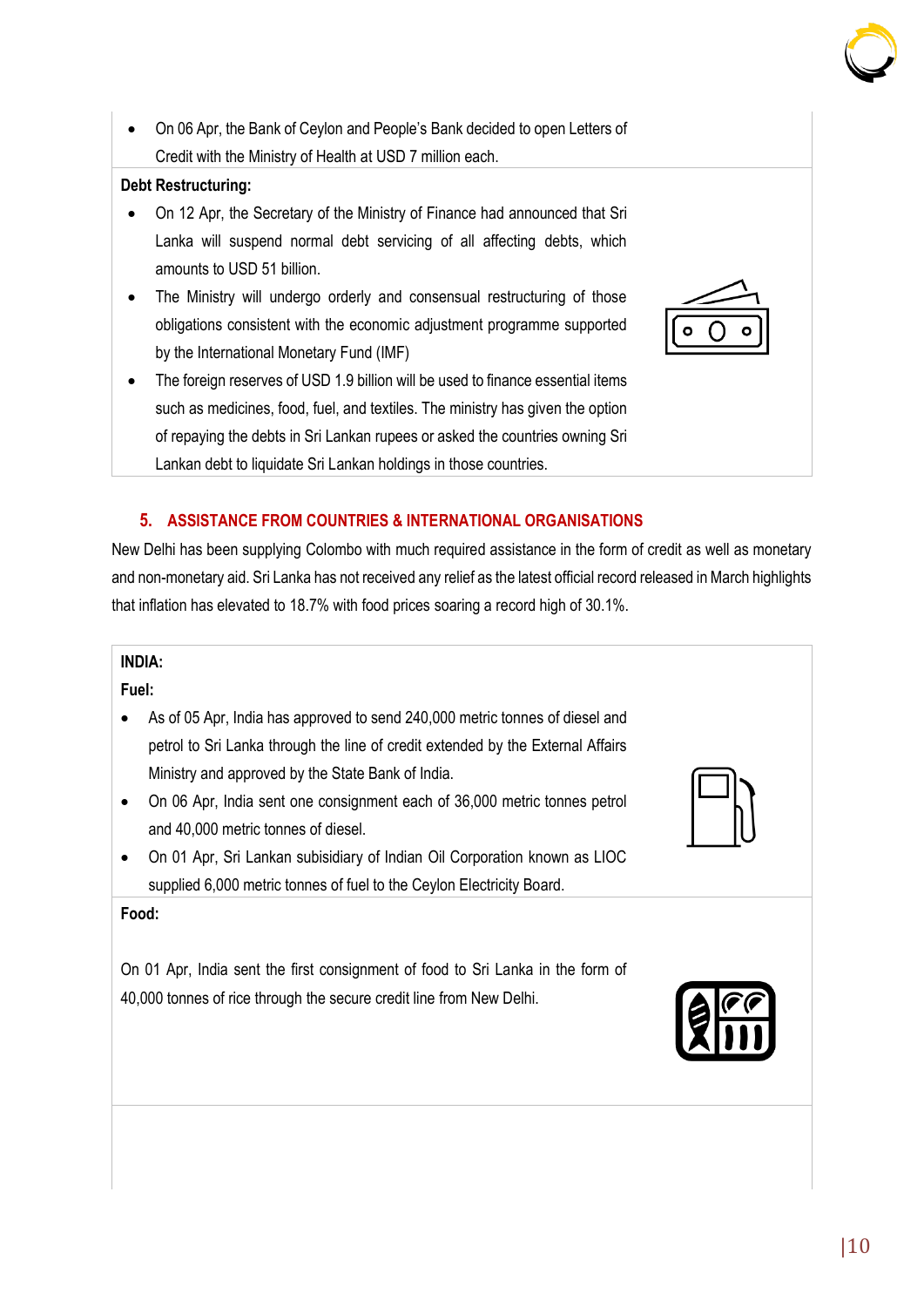#### **Credit:**

On 17 Mar, India extended USD 1 billion through a Short-Term Concessional Loan facility to the Sri Lankan government through the State Bank of India. An amount of USD 500 million has been extended specifically for the purchase of oil.

### **BANGLADESH:**

#### **Credit:**

- On 30 Aug, 2021, Bangladesh Bank had extended a USD 100 million tranche to Sri Lanka, the final tranche of the USD 200 million currency swap deal agreed in May 2021.
- In Dec 2021, the Bangladesh government extended the credit facility by threemonths from the final day of repayment, at the request of the Sri Lankan government
- On 29 Mar, Bangladesh Foreign Minister confirmed the work for another US dollar-denominated currency swap of USD 250 million, following the BIMSTEC Summit in Colombo.

#### **CHINA:**

**Credit:**

- On 18 Mar, a facility agreement between Sri Lanka Finance Ministry and the China Development Bank of USD 500 million at a six-month LIBOR rate of 1.24%, with a grace period of three years.
- On 10 Apr, Sri Lankan ambassador to China has confirmed that Sri Lanka is seeking a USD 1 billion loan from China as well as a USD 1.5 billion line of credit to purchase goods such as textiles and other essential items







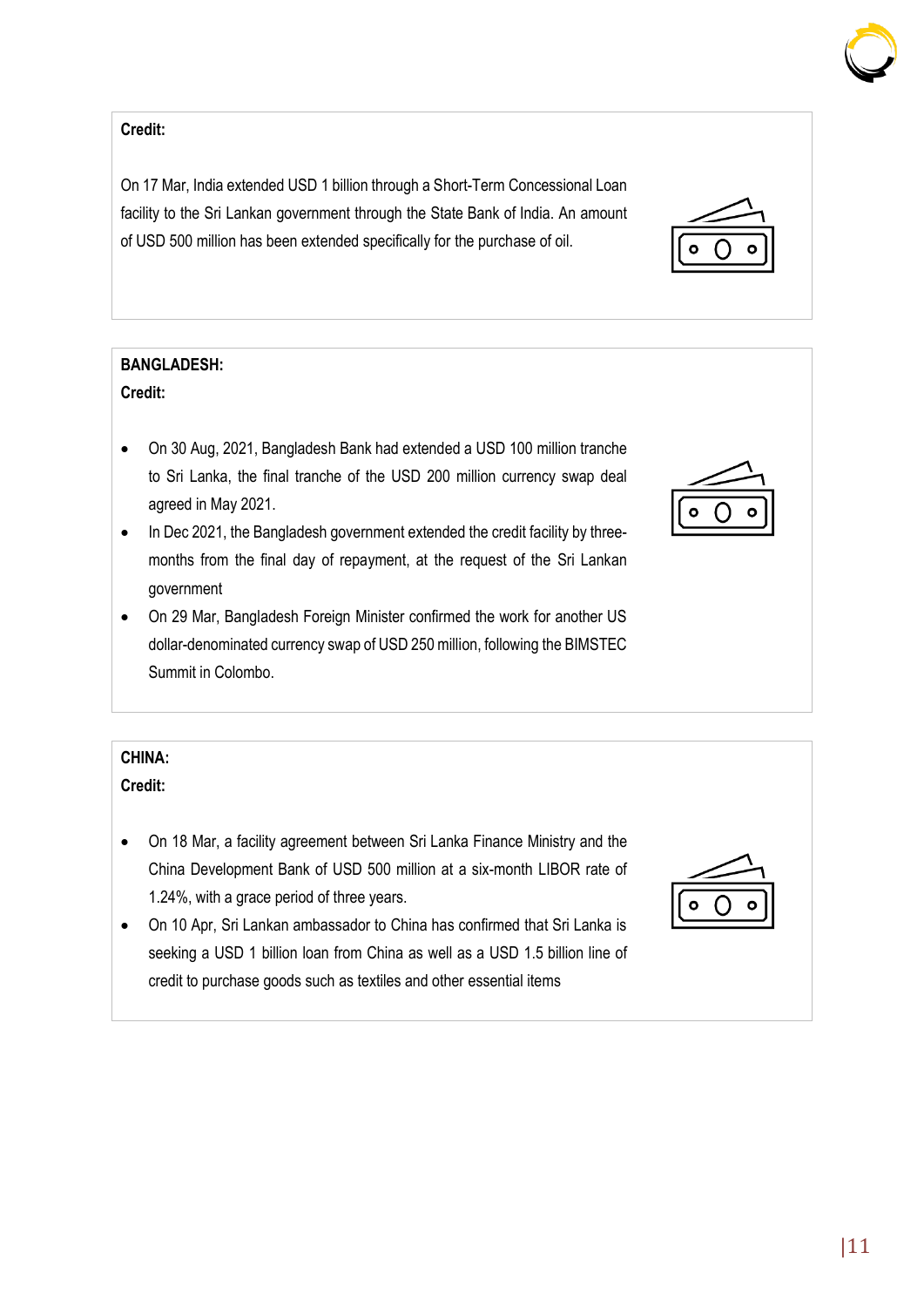#### **AUSTRALIA**

**Credit:**

• On 07 Apr, Australia had announced that it is extending a USD 2.5 million aid through World Food Programme and Food and Agriculture Organisation to ensure food security for children, strengthen the productivity of smallholder farmers and improve livelihoods in rural areas.

#### **6. ASSESSMENT**

|           | <b>Migration</b>                                                          | <b>Risk factor: HIGH</b> |
|-----------|---------------------------------------------------------------------------|--------------------------|
|           | The crisis in Sri Lanka will lead to an exodus of skilled and semi-       |                          |
|           | skilled labour following the deteriorating economic situation as          |                          |
|           | inflation has turned into "galloping inflation" and the lack of essential |                          |
|           | services.                                                                 |                          |
|           | Illegal immigration to India, Maldives, and other South Asian and         |                          |
|           | Middle eastern countries will create a diplomatic and security crisis,    |                          |
|           | between the Sri Lankan government and the South Asian countries           |                          |
|           | leading to an issue on procuring lines of credit and aid from these       |                          |
|           | countries.                                                                |                          |
|           | Fall of the government                                                    | <b>Risk factor: HIGH</b> |
|           | The opposition parties like the Samagi Jana Balawegaya (SJB) has          |                          |
|           | increased the pressure on the government as they have signed a            |                          |
|           | no-confidence motion and an impeachment motion against the                |                          |
|           | President on 12 Apr.                                                      |                          |
| $\bullet$ | The protestors at the Galle Face and the other parts of the country       |                          |
|           | have been asking for the resignation of the President and the PM,         |                          |
|           | which they have resisted so far, the protestors may continue to           |                          |
|           | occupy Galle Face Front till PM Rajapaksa resigns from office.            |                          |
|           | The opposition parties may unite to form an interim government to         |                          |
|           | manage the economic situation as well as have meaningful                  |                          |
|           | negotiations over the IMF economic package.                               |                          |
|           | Mass exodus of businesses from Sri Lanka                                  | <b>Risk factor: HIGH</b> |
|           | The recent decision by the government to stop financing debt and          |                          |
|           | work on restructuring debt instead is the beginning of possible           |                          |
|           | austerity measures in line with the IMF economic assistance deal.         |                          |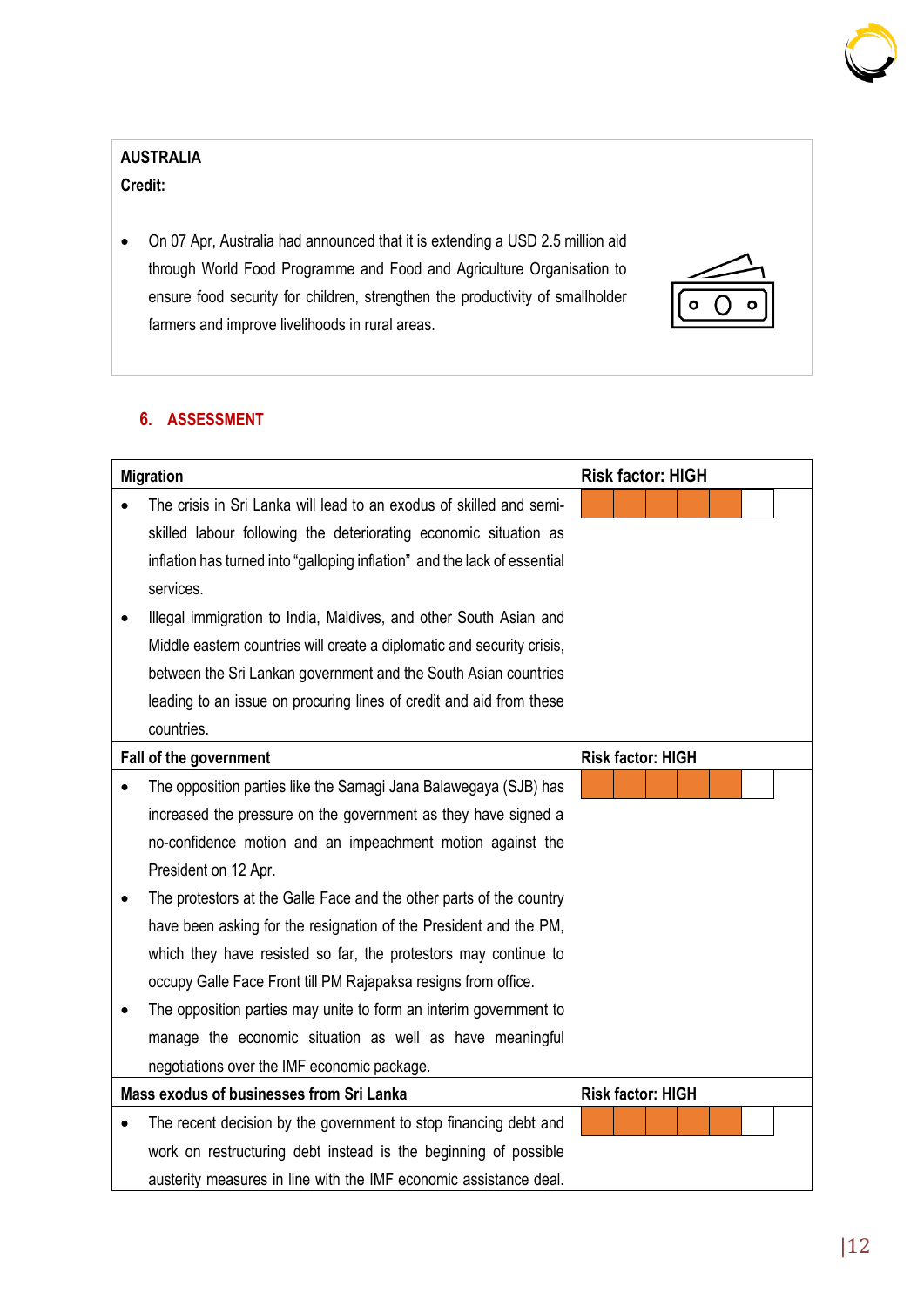| This will also lead to the rolling back of subsidies and incentives to  |                            |
|-------------------------------------------------------------------------|----------------------------|
| businesses on key services like electricity, fuel, and power.           |                            |
| Therefore, forcing organisations to suspend operations in the           |                            |
| country.                                                                |                            |
| There is a possibility of the government imposing an asset freeze on    |                            |
| foreign companies operating in Sri Lanka to stop them from leaving      |                            |
| the country and losing out on vital foreign currency in the form of     |                            |
| taxes.                                                                  |                            |
| <b>IMF loan assistance deal to fail</b>                                 | <b>Risk factor: MEDIUM</b> |
| The Rajapaksa government is in a conundrum as his socialistic           |                            |
| ideology and the need to keep financing subsidies to the people         |                            |
| especially for essential services, in order to stay in power, will come |                            |
| at crosshairs with the IMF during the negotiations.                     |                            |
| There are high chances that Rajapaksa may turn down the IMF loan        |                            |
| deal if he finds the austerity measures suggested by the                |                            |
| organisation against his political stance and popularity.               |                            |
| Increase dependence on India & China                                    | <b>Risk factor: MEDIUM</b> |
| The Rajapaksa government may leverage the geopolitical interests        |                            |
| of India and China in Sri Lanka to position himself as a popular        |                            |
|                                                                         |                            |
| leader again and use monetary and non-monetary assistance from          |                            |
| the countries to manage the economy temporarily, at the expense         |                            |

#### **7. CONCLUSION**

The crisis in Sri Lanka will have long-term repercussions on the country's institutions as well as its future. It is imperative for the government and the people to push for reforms in the economy which will have a long spell of economic stagnation, but will shape the country's future. Sri Lanka has to overhaul its policy planning and focus on reducing debt and at the same time boost spending in vital sectors instead of using the resources for subsidies and incentives to the marginalised people.